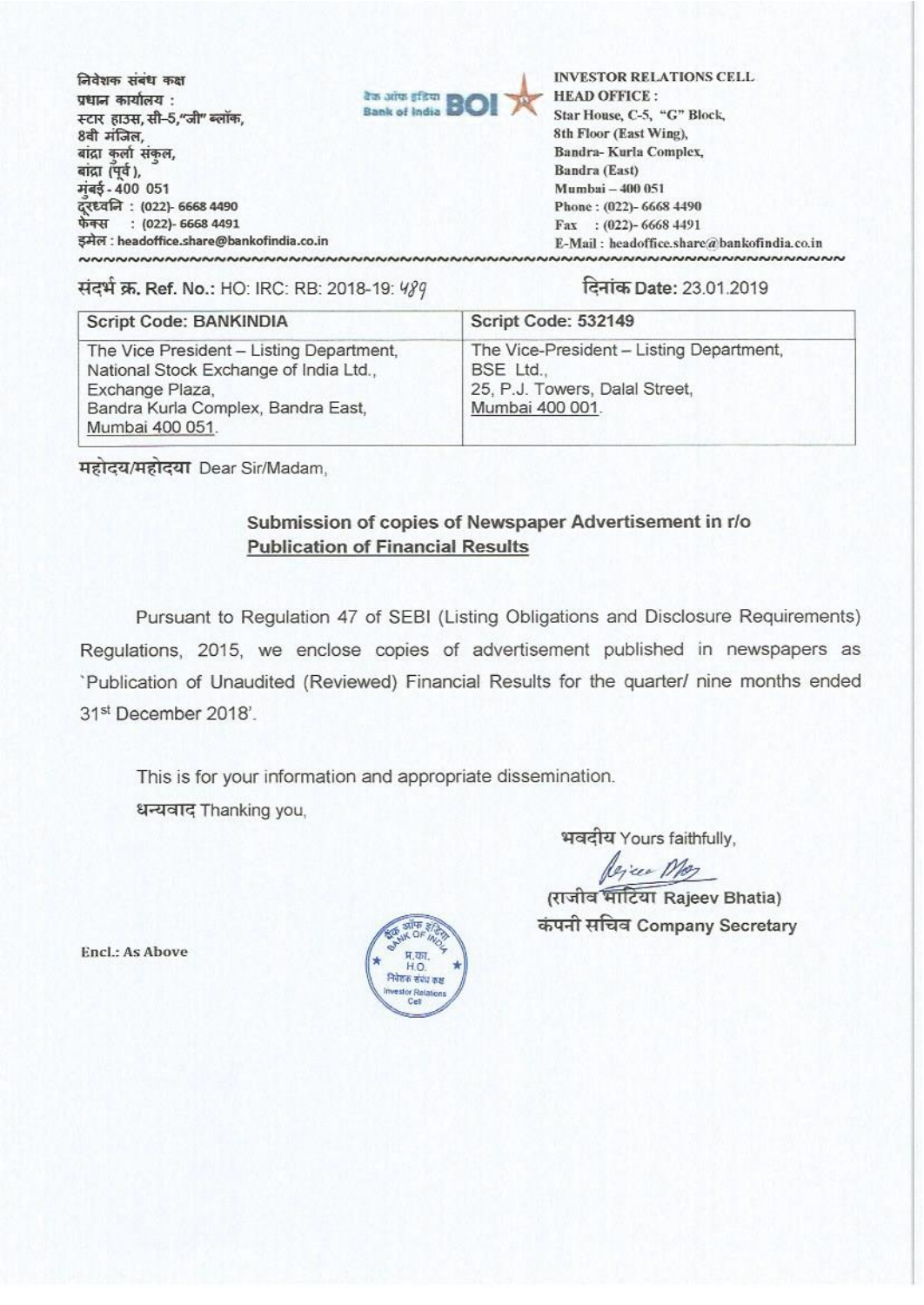|           | वित्तिय निष्कर्ष<br>Q3 - FY: 2018-19                                                                                      | <b>BOI</b> 求                                             |                                                       |                                                      |
|-----------|---------------------------------------------------------------------------------------------------------------------------|----------------------------------------------------------|-------------------------------------------------------|------------------------------------------------------|
|           | 31 डिसेंबर, 2018 रोजी संपलेल्या तिमाही/नौमाहीचे पुनरावलोकन केलेले वित्तिय निष्कर्ष                                        |                                                          |                                                       | र लावामध्ये                                          |
|           |                                                                                                                           |                                                          | रटँडअलोन                                              |                                                      |
| 31.<br>क. | तपशील                                                                                                                     | संपलेली तिमाही<br>(पुनरायलोकन<br>कल्नेले ।<br>31.12.2018 | संपलेली नौमाही<br>(पुनरावलोकन<br>कलेले)<br>31.12.2018 | सपलली तिमाही<br>(पुनरावलोकन<br>केलेले)<br>31.12.2017 |
| 1         | कामकाजातून एकूण उत्पन्न (निव्यळ)                                                                                          | 11839 53                                                 | 3348273                                               | 10376 03                                             |
| 2         | कालाबधीसाठी निव्यक्त नका/(तोटा)<br>(करपूर्व अणि अपवादात्मक आणि/किंवा असाधारण बाबींपूर्वी)                                 | (672790)                                                 | (911916)                                              | (354538)                                             |
| 3         | कालावधीसाठी निव्यक नफा/(तोटा) करपूर्व<br>(अपवादात्मक आणि/किंवा असाधारण बाबीनंतर)                                          | (6727.90)                                                | (9119.16)                                             | (354538)                                             |
| 4         | कालावधीसाठी निव्यळ नफा/(तोटा) करोपरांत<br>(अपदादात्मक आणि असाधारण बार्बीनंतर)                                             | (473756)                                                 | (579869)                                              | (234120)                                             |
| 5         | कालावधीचे एकूण निव्यळ उत्पन्न<br>{ज्यात कालावधीचा नफा/तोटा (करपश्चात) आणि अन्य<br>निव्यळ उत्पन्न (करपश्चल) समाविष्ट आहे.) |                                                          | नोट 2 पहा                                             |                                                      |
| 6         | समभाग भांडवल                                                                                                              | 174372                                                   | 1743 72                                               | 1185 29                                              |
| 7         | राखीव आधीच्या क्वच्या लेखापरीक्षित ताळेबंदामध्ये<br>दाखविलेल्यानुसार (पुनर्मुल्यांकन राखीव वगळून)                         |                                                          |                                                       |                                                      |
| 8         | प्रति समभाग मिळकत (प्रत्येकी ११०/-च्या दर्शनी मुल्य)<br>(सातत्यपूर्ण व खंडीत कामकाजासाठी)                                 |                                                          |                                                       |                                                      |
|           | मूलभूत : (रू. मध्ये)                                                                                                      | (27.18)                                                  | (33.27)                                               | (19.76)                                              |
|           | $11 - 0.1$<br>सीन्यीकृत : (रु. मध्ये )                                                                                    | (27.18)                                                  | (33.27)                                               | (19.76)                                              |

 $+100$ 

बँक ऑफ इंडिया

नातं बँकिंग पतिकडचं

n.

विक्रिट करा: www.bankofindia.co.in | आम्हाला इथे फॉलो करा: ?



**CONSTRUCTION INTO THE** 

रयान : मुंबई<br>दिनांक : 28 जानेवारी, 2019

市方

**Yo9** 

inte m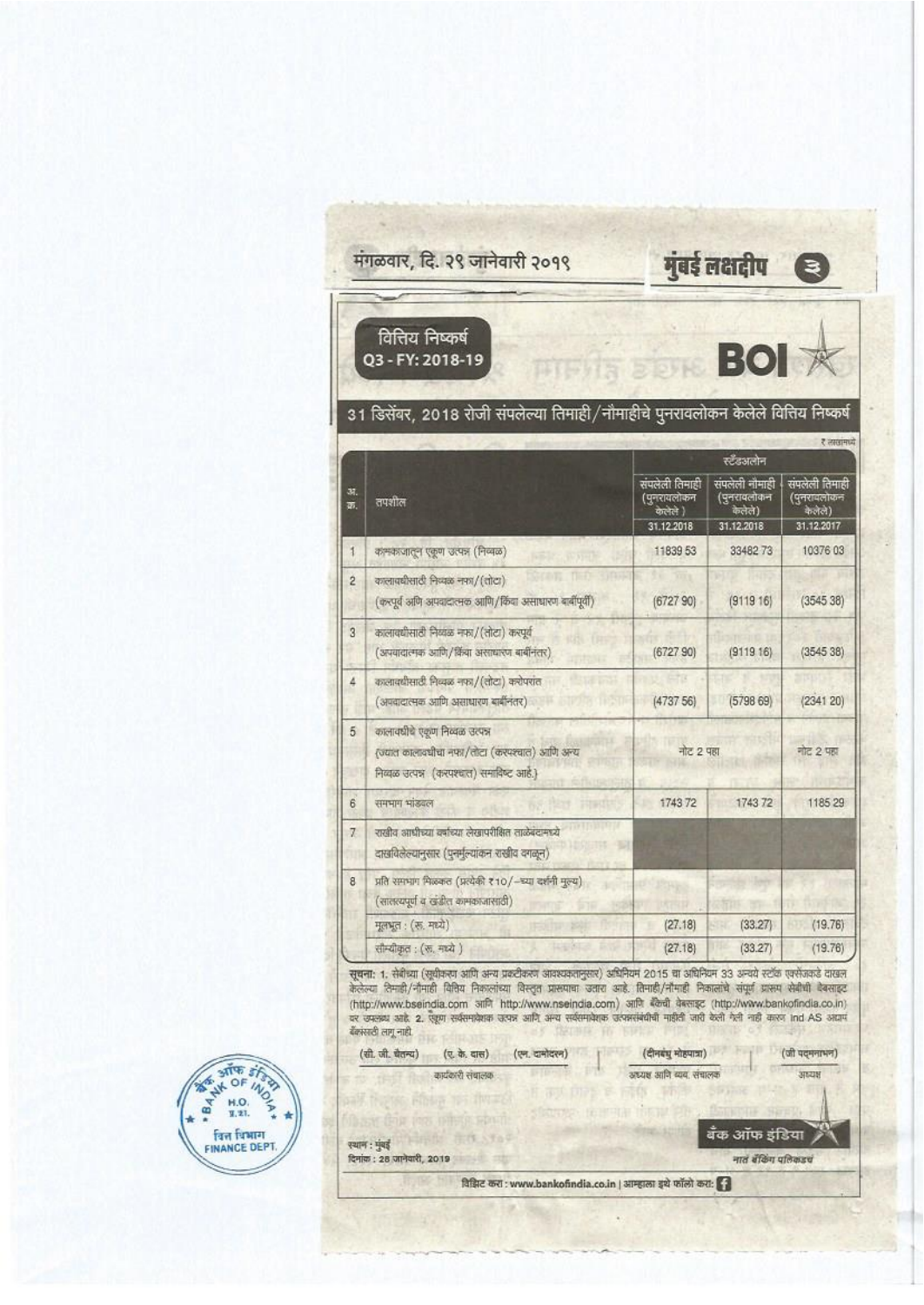|                 | वित्तीय परिणाम<br>Q3 - वित्तीय वर्ष: 2018-19                                                                   |                             | <b>बीओआई</b>                  |                             |
|-----------------|----------------------------------------------------------------------------------------------------------------|-----------------------------|-------------------------------|-----------------------------|
|                 | 31 दिसंबर 2018 को समाप्त तिमाही/नौ महीनों के लिए समीक्षित वित्तीय परिणाम                                       |                             |                               |                             |
|                 |                                                                                                                |                             | स्टेडअलान                     | ट आसी में                   |
| Ø.<br>.<br>स.   | वियत्ना                                                                                                        | समाप्त तिमाही<br>(समीक्षित) | समाप्त ना महीने<br>(समीक्षित) | समाप्त तिमाही<br>(समीक्षित) |
|                 |                                                                                                                | 31.12.2018                  | 31.12.2018                    | 31.12.2017                  |
| T               | परिचलनों से कुल आय (निवल)                                                                                      | 11839 53                    | 3348273                       | 10376 03                    |
| $\overline{2}$  | अवधि डेतु निवल लाभ/(डानि)<br>(कर पूर्व, अपवादात्मक और/या असाधारण गर्दो से पहले)                                | (672790)                    | (911916)                      | (354538)                    |
| 3               | अवधि हेतु कर पूर्व निवल लाभ/(हानि)<br>(अपवादात्मक और/या असाधारण मदों के पश्चात्)                               | (672790)                    | (911916)                      | (354538)                    |
| 4               | अवधि हेतु कर पश्चात् निवल लाम/(हानि)<br>(अपवादात्मक और/या असाधारण नदों के पश्चात्)                             | (4737.56)                   | (579869)                      | (2341 20)                   |
| 5               | अवधि हेतु कुल समेकित आय<br>(जिसमें अवधि हेतु लाभ/हानि (कर पश्चात्) और<br>अन्य समेकित आय (कर पश्यात्) शामिल है) |                             | नोट 2 देखें                   |                             |
| $6\overline{6}$ | इक्विटी शेयर पूंजी                                                                                             | 1743 72                     | 174372                        | 1185 29                     |
| $\overline{7}$  | आरक्षितियां (पुनर्मूल्यांकन अलक्षितियां छोड़कर)<br>विगत वर्ष के लेखामरीक्षित तुलन मत्र में यथा प्रकट           |                             |                               |                             |
| 8               | प्रति शेयर आय (प्रत्येक र 10/ – के अंवित मूल्य)<br>(जारी एवं बंद किए गए परिचालनों के लिए)                      |                             |                               |                             |
|                 | मूल: (फ. म)                                                                                                    | (27.18)                     | (33.27)                       | (19.76)                     |
|                 | तनकरा: (रू. में)                                                                                               | (27.18)                     | (33.27)                       | (19.76)                     |



| (सी. जी. चैतन्य)                        | (ए. के. दास)   | (एन. दामोदरन) | (दीनबंधु मोहापात्रा)   | (जी पदमनाभन)    |  |
|-----------------------------------------|----------------|---------------|------------------------|-----------------|--|
|                                         | नायपालक निदेशक |               | प्रसंश निदेशक एवं शीईओ | <b>SURE</b>     |  |
|                                         |                |               |                        | बैंक ऑफ़ इंडिया |  |
| च्यान : मुंबई<br>देनांक: 28 जनवरी, 2019 |                |               | रिश्तों की जमाएँजी     |                 |  |